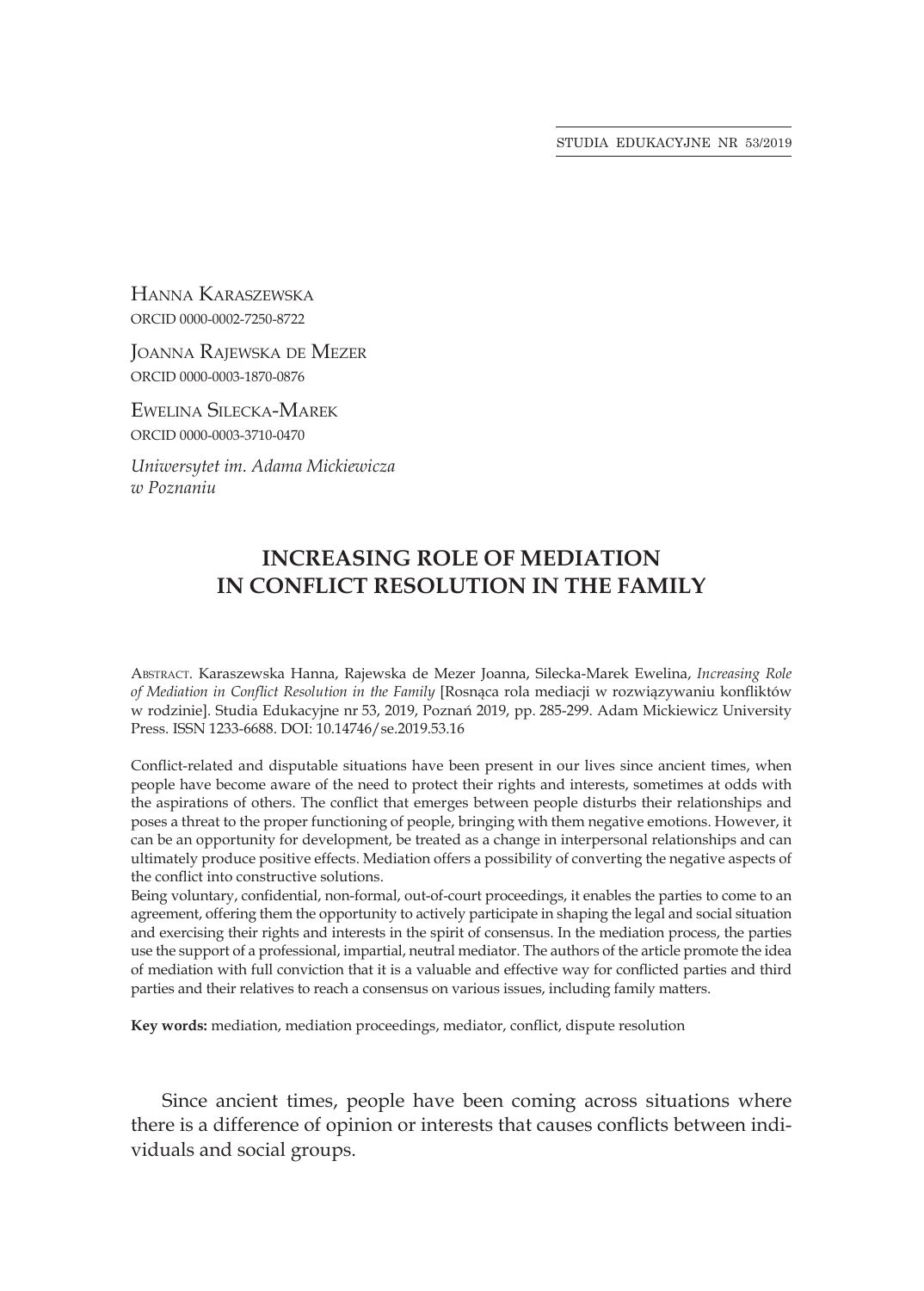A conflict is a phenomenon that people experience on various levels of their functioning. The characteristics of this phenomenon are influenced by the frequency, intensity level, solutions adopted and consequences of conflict situations.<sup>1</sup>

Everyday conflicts, related both to one's family and one's functioning in the widely-understood society, school, peer, work and business environments, disrupt interpersonal relations and pose a threat to the correct functioning of an individual.

When starting various types of interpersonal relationships (e.g. with one's colleagues, spouse, family and in professional contexts), an individual often enters a world that is different from theirs with respect to values, interests and objectives. The individual comes across other people's actions that may be contradictory or at variance with their own objectives.<sup>2</sup>

A conflict of interests leads to a situation where the parties that depend on each other can only notice the differences that are impossible to reconcile. The conflict is accompanied by negative emotions; yet, it should also be treated as a chance to grow and as a breakthrough in interpersonal relations. When it is created, it means that those involved perceive each other as an obstacle in achieving their objectives, and as ones who have no positive features, cause dislike and anger.<sup>3</sup> Publications on the subject follow C.W. Moore's distinction into relationship, data, interest, structural and value conflicts.<sup>4</sup> And yet, as noted by A. Zienkiewicz, not only can conflicts antagonize but they can also bring individuals together, and above all they reflect the dynamics of change and development in the community. They can unite and have a constructive influence or fulfil destructive functions.<sup>5</sup> Solving a conflict, looking at it from the other party's perspective or simply making an attempt to meet the conflicted party are all possible thanks to the institution of mediation.

The idea of conflict resolution using alternative methods (alternative dispute resolution  $-$  ADR<sup>6</sup>) originated in ancient times, whereas compensation and conflict resolution by means of negotiation and agreement between

<sup>5</sup> A. Zienkiewicz, *Studium mediacji. Od teorii ku praktyce*, Warszawa 2007, p. 21.

<sup>6</sup> Alternative ADR methods of conflict resolution mean "amicable and conciliatory ways of solving conflicts and dispute based on the idea of striving after agreement and finding a com-

<sup>1</sup> S. Byra, *Konflikt interpersonalny – istota i funkcje*, [in:] *Profesjonalny mediator. Zostań nim. Poradnik metodyczny*, Ed. A. Lewicka, Lublin 2008, p. 171.

<sup>2</sup> Ibidem, p. 172.

<sup>3</sup> H. Karaszewska, *Mediacja jako dobrowolny sposób rozwiązywania konfliktów w rodzinie*, [in:] *Horyzonty pedagogiki resocjalizacyjnej*, Eds. A. Barczykowska, M. Muskała, Poznań 2017, p. 409-423.

<sup>4</sup> More: Ch.W. Moor, *The Mediation Process. Practical Strategies for Resolving Conflict*, Third Edition, San Francisco 2003; M. Szczepański, *Propedeutyka konfliktu*, [in:] *Negocjacje wśród ważnych zagrożeń i ukrytych możliwości*, Eds. W.J. Paluchowski, R. Kaczmarek, M. Skrzypczak, Wydawnictwo Naukowe UAM, Poznań 2006.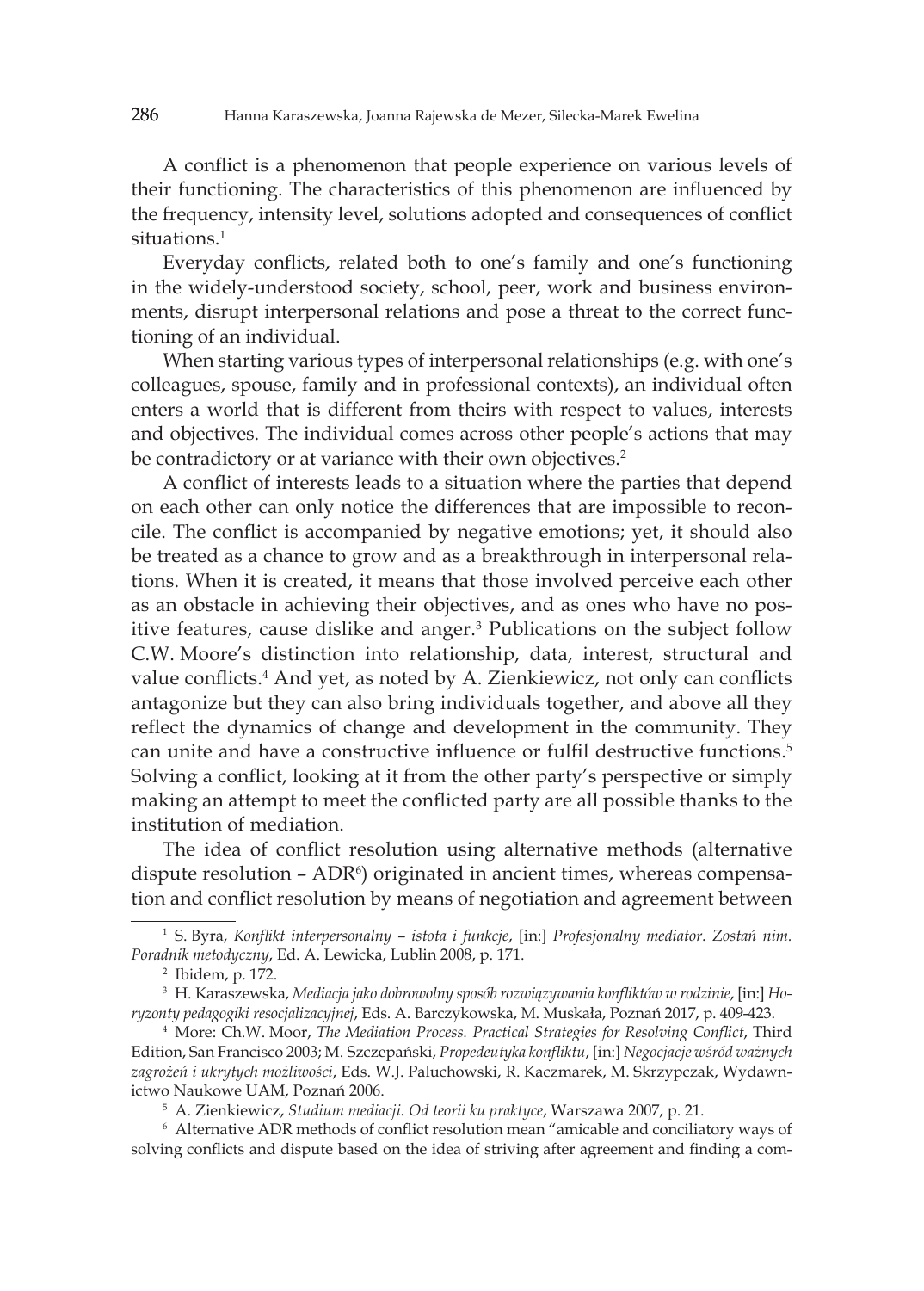the perpetrator and the victim, families, clans or tribal groups have been known since before organized state structures appeared.<sup>7</sup> Jewish, Christian, Buddhist, Islamic and Hindu cultures once worked out and continue to use amicable methods of conflict resolution as part of the so-called arena of conflict.<sup>8</sup> ADR was created in the United Kingdom, and its assumptions were intensively developed back in the late  $19<sup>th</sup>$  and early  $20<sup>th</sup>$  centuries in the United States. In the 1970s, the potential of alternative methods started to be also used in France, Italy, Spain, and Central and Eastern Europe. In Poland, ADR flourished especially in the 1990s.<sup>9</sup> From the formal point of view, alternative methods of dispute resolution can be divided into primary and derivative. Med-arb, arb-med, neutral fact finding, med.-fact finding, early neutral evaluation, neutral/confidential listener, litigation management, corporate ombudsman and Multi-Steps ADR all belong to mixed (derivative) forms. Among the primary forms, mediation is the most distinctive one, and apart from it, negotiations, conciliation and arbitration are distinguished.<sup>10</sup>

Since time immemorial, mediation has been perceived as a constructive form of solving conflicts in many cultures. It has been used not only in the process of arriving at a compromise in religious disputes, but also in secular conflicts.<sup>11</sup>

Mediation is defined as a process or form of intervention in a dispute and its objective is to help people communicate. The "mediation" term comes from the Greek word "medos", meaning intermediary, neutral and not belonging to any of the parties. In Latin, the word "mediatio" means agency, i.e. a procedure of intermediating in a dispute that should lead the conflicted parties to an agreement.<sup>12</sup> On the other hand, the Italian word "mediare" is translated as intermediating in a dispute.<sup>13</sup>

<sup>13</sup> See: M. Bobrowicz, *Mediacje gospodarcze – jak mediować i przekonywać*, Warszawa 2004, p. 13; *Słownik języka polskiego PWN*, Warszawa 2006.

promise to solve a conflict situation" after: A. Kalisz, A. Zienkiewicz, *Mediacja sądowa i pozasądowa. Zarys wykładu*, Warszawa 2009, p. 26.

<sup>7</sup> A. Matysiak-Błaszczyk, J. Rajewska de Mezer, *Mediacja jako szansa pojednania sprawcy i ofiary przestępstwa w sprawach z zakresu prawa karnego*, Studia Edukacyjne, 2016, 39, p. 171.

<sup>8</sup> S.M. Kulag (Ed.), *Mediacja jako alternatywa dla sądu, a usprawnienie pracy wymiaru sprawiedliwości. Uwagi na tle instytucji mediacji w systemie prawa polskiego*, Brześć 2007, p. 88 and n.

<sup>9</sup> More: H. Przybyła-Basista, *Mediacje rodzinne w konflikcie rozwodowym. Gotowość i opór małżonków a efektywność procesu mediacji*, Katowice 2006, p. 17; A. Kalisz, A. Zienkiewicz, *Mediacja sądowa i pozasądowa*, p. 28 and n.

<sup>10</sup> See: A. Mól, *Pojęcie i znaczenie alternatywnych metod rozstrzygania sporów*, Przegląd Prawa Handlowego, 2001, 12, p. 31; M. Romanowska, *Miejsce mediacji wśród ADR w Wielkiej Brytanii i Polsce*, ADR, 2010, 1, p. 95.

<sup>11</sup> E. Grudziewska, A. Lewicka-Zelent, *Kompetencje mediacyjne w profesji pracownika socjalnego*, Warszawa 2015, p. 25.

<sup>12</sup> E. Smoktunowicz, *Wielka encyklopedia prawa*, Białystok – Warszawa 2000, p. 440.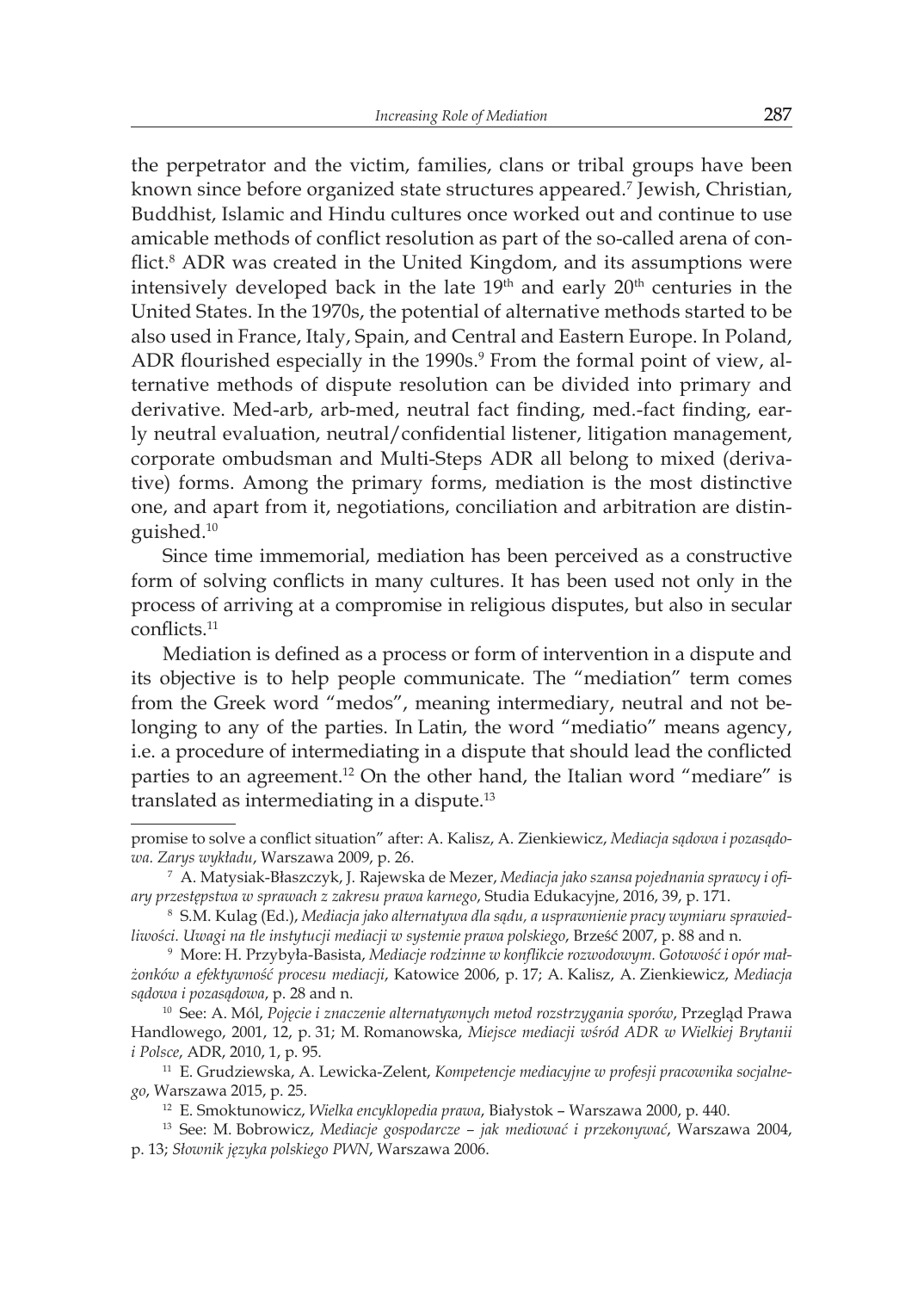Mediation is often called a procedure of conflict resolution where the mediator accompanies the participants/parties in the process of arrangements by helping them facilitate communication, defining contentious issues, stating the needs and interests of each party, and – if they are willing – working out a mutually conscious and satisfying agreement. Mediation is used in juvenile, penal and civil cases. It can thus be applied in a conflict situation that occurred as a result of committing a punishable act, crime, or conflict in the family (e.g. divorce, problems with regulating contacts between parents and their child), as well as in a conflict situation that occurred in a peer group, at school or at work. As mediation is used in such a variety of situations, one can say that it creates a possibility of reaching an agreement by the conflicted individuals. It is not a form of therapy or meeting during which the mediator hands ready-made solutions to the parties; it can, however, allow the conflicted parties to hear and listen to the needs of each of them. Mediation is not equivalent to counselling or arbitration, either; nor does it serve as a panacea to solve every conflict. It creates an opportunity for an individual to present the problem from their own perspective and decide on the case, and at the same time take on responsibility for their own actions and decisions. It makes it possible to notice the perspective of the other party, and above all understand it. Mediation also allows the parties to minimize their fear of the behaviour of the party that they are at conflict with. It also makes it possible for an individual to understand the damage caused and forgive the harm experienced. It is also an opportunity to improve disrupted relations, or even rebuild them and reach compensation faster than in case of court proceedings. Mediation respects the interests of both parties, and the solutions are actively worked out by the conflicted individuals themselves.<sup>14</sup> According to Ch.W. Moore, mediation can be understood as a method of restoring relations of trust and mutual respect between the parties and as an intervention of a third person who is not involved in the conflict, is accepted and is not entitled to make decisions related to solving the dispute.<sup>15</sup> The process of mediation can decrease tension and anger levels, and clarify misunderstandings that were the basis of the conflict that occurred. "It was proved that not only does mediation make it possible to calmly agree on the rules of further co-existence, but, most importantly, it also allows the members of one family to stay in contact".<sup>16</sup> The Recommendation No R (98) of the Committee of Ministers of the Council of Europe passed on 21 Jan-

<sup>14</sup> H. Karaszewska, *Mediacja jako dobrowolny sposób*, p. 416.

<sup>15</sup> Ch.W. Moor, *The Mediation Process*, p. 15.

<sup>16</sup> M. Romanowska, *Miejsce mediacji*, p. 110-111 quoted after: A. Bieliński, A. Kaftańska, *Kilka uwag na temat mediacji rodzinnych*, Kwartalnik ADR, 2011, 3, p. 25.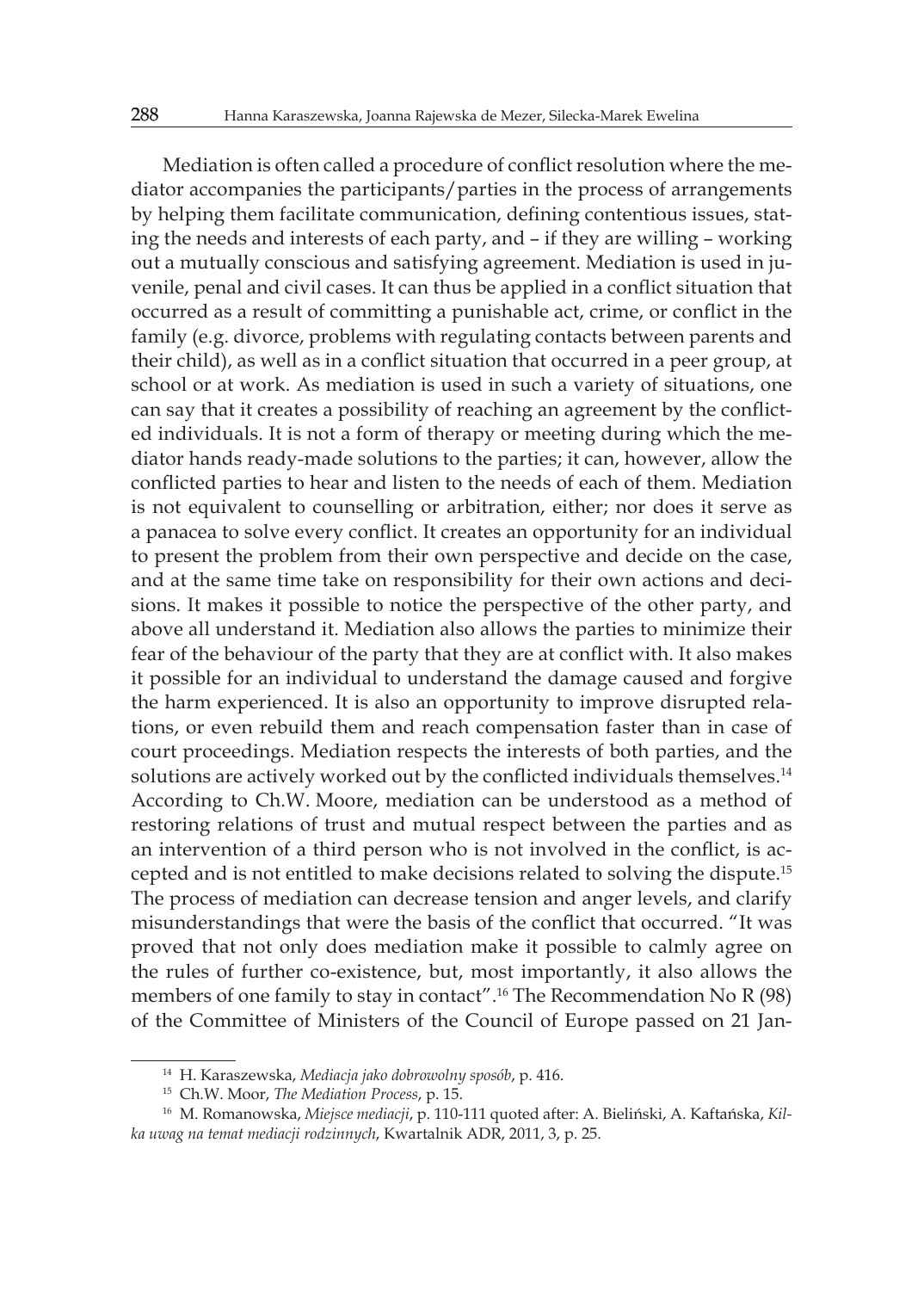uary 1998 underlined that using mediation between family members can contribute to improving communication and decreasing the level of conflict between them, and ensuring the continuity of contacts between parents and children. It can also decrease the social and economic costs of divorce for the parties involved and the state, as well as shorten the time that would otherwise be necessary to solve the conflict.<sup>17</sup> Phrasing one exhaustive definition of mediation is difficult due to its multiple types and diversity of objectives that it can fulfil.<sup>18</sup> To make a synthesis of the features of this form of approach to a conflict, one can say that:

Mediation is a voluntary, confidential, non-formalized and out-of-court form of proceedings where it is possible for the parties to reach an agreement or agree to a settlement. It gives the option to actively participate in shaping the legal and social situation of the participants and arrive at a consensus that takes into account their rights and interests with the support of a professional, impartial and neutral mediator. Mediation is carried out in many cases; it has also been used at schools. It was the recommendation of the Ombudsman for Children to introduce mediation to Polish schools and facilities, as mediation was recognized to be an alternative method to traditional ways of dispute resolution that introduces the culture of dialogue and sense of joint responsibility in shaping the atmosphere at school.<sup>19</sup>

Irrespective of the type of the conflict, there is a set of repeatable rules that characterize mediation:

a. Freedom – the parties agree to participate in mediation proceedings. The consent can be withdrawn at any stage of the mediation by each party, which the parties have to be informed about at the beginning. The participants of mediation proceedings cannot be under any form of pressure or force linked to their participation in mediation.

b. Impartiality – the parties of mediation have equal rights and should be treated equally.

c. Confidentiality – the course of mediation proceedings is protected by secrecy.

d. Neutrality – the mediator cannot impose their own proposals for dispute resolution on the parties. The agreement is worked out by the parties themselves. The mediator cannot derive any benefits from the subject of negotiation.

<sup>&</sup>lt;sup>17</sup> The Recommendation is available at: http://ms.gov.pl/pl/dzialalnosc/mediacje/publikacje [accessed on: 16.01.2019].

<sup>18</sup> See: E. Gmurzyńska, R. Morek, *Wprowadzenie*, [w:] *Mediacje. Teoria i praktyka*, Warszawa 2009.19 *Standardy mediacji rówieśniczej i szkolnej w szkołach i innych placówkach oświatowych*, Rzecz-

nik Praw Dziecka, Warszawa 2017, p. 2-3.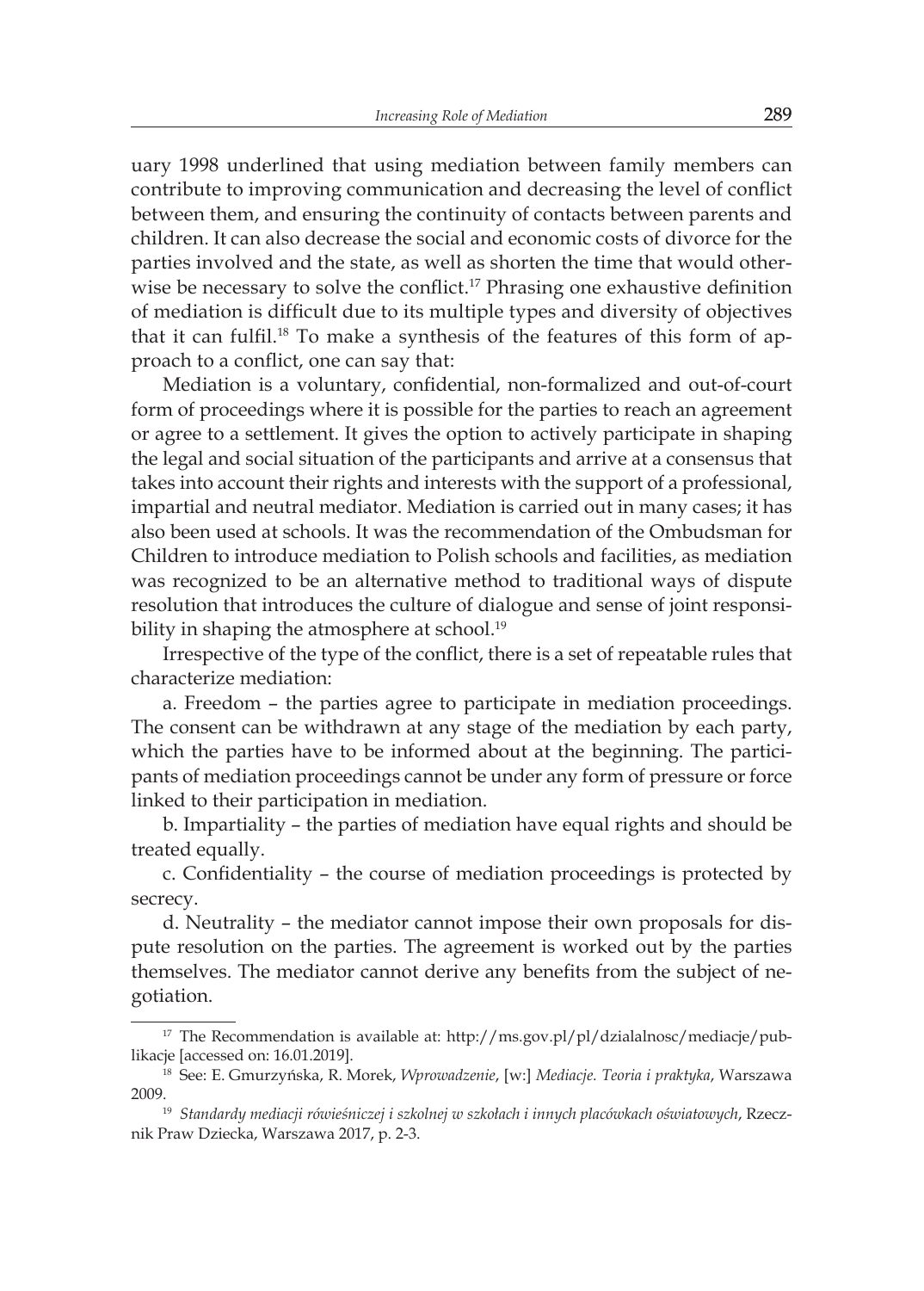e. Acceptability – the parties have to accept the person acting as their mediator and their assistance in reaching an agreement. They can also agree with the mediator on the rules for mediation that they should obey in the course of mediation.<sup>20</sup>

f. Selflessness – the mediator cannot use their contact with the parties for their own benefit.

g. Professionalism – the mediator should graduate from specialized training in mediation and use their knowledge and skills for the best interest of the parties.

h. Respect – the mediator makes sure that the parties treat each other with respect and talk about their behaviour and decisions without judging each other.<sup>21</sup>

The active participation of the conflicted parties in designing the dispute resolution makes it possible for them to accept responsibility for the agreement reached and creates the sense of influence on one's life which is so important for self-determination.

The parties involved in a conflict have detailed knowledge about their situation, needs and possibilities, which is why their active participation in creating a solution is an important value. The mediator supports and moderates the conversation, sets a direction for the line of thinking, makes sure deadlock is avoided in the proceedings, but cannot propose or impose solutions on the parties. Although an expert in the procedure of mediation, the mediator is not a specialist in presenting ready-made solutions for a problem that occurred. They are a "stimulator", a sort of "intermediary with factual knowledge" who facilitates it for the parties to reach an agreement by guarding the principle of legality.<sup>22</sup> Using mediation as a form of solving a conflict carries a range of advantages for its participants in each environment. Above all, mediation:

1. Makes it possible for the parties to share information on difficult experiences.

2. Makes it possible to present the problem from one's own perspective.

3. Makes it possible to decide on one's own case, at the same time taking over responsibility for one's own actions and decisions.

4. Creates an opportunity to notice the other party's perspective and understand not only one's feelings and needs, but also the feelings and needs of the other party.

5. Makes it possible to minimize one's fear of the other party's behaviour.

6. Makes it possible to understand the damage and forgive the harm done.

<sup>20</sup> M. Kuć, *Wiktymologia*, Warszawa 2010, p. 135-136.

<sup>&</sup>lt;sup>21</sup> The last three rules were added by Polskie Centrum Mediacji [Polish Mediation Centre] in Kodeks Etyki Mediatora [Code of Mediator's Ethics], Warszawa 2006.

<sup>22</sup> A. Matysiak-Błaszczyk, J. Rajewska de Mezer, *Mediacja jako szansa*, p. 170.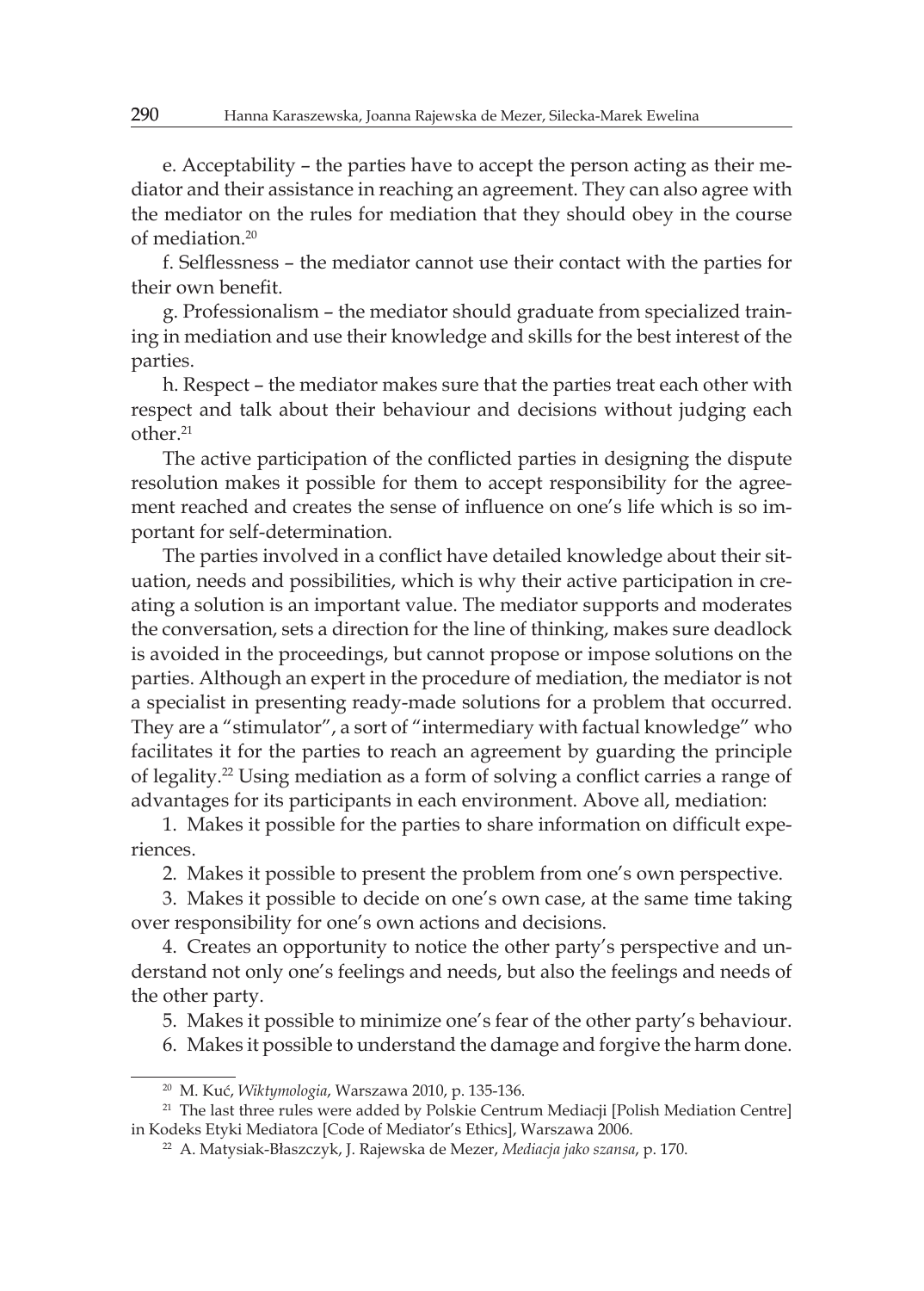7. Creates an opportunity to improve and rebuild an upset relationship.

8. Respects the interests of both parties and makes it possible to work out solutions that are beneficial for both parties.

9. Creates favourable conditions for reconciliation.<sup>23</sup>

Mediation makes it possible to constructively approach and effectively manage a conflict, and treats each problem as one that can be solved. Irrespective of the type of mediation, there is a procedure in effect in each of them. Mediation proceedings are of a step-by-step character. The following stages can be distinguished in the course of mediation:

I. The mediator familiarizes themselves with the case. The cases that are sent for mediation undergo an evaluation by the mediator. Its objective is to verify if there are factors that would exclude the possibility of mediation. These factors include: addiction to intoxicants, mental illnesses, mental retardation and violence. The mediator cannot offer mediation if the safety of either party is at risk, but in case of violence occurring in marriage or partnership they can help establish the conditions for a divorce while obeying the principle of balance between the parties. In line with the binding regulations, the mediator can also resign from offering mediation if:

either party has not consented to mediation or resigned from it in the course of mediation; the mediator personally knows the party that is to participate in mediation; it is difficult for the mediator to stay impartial; based on documents or conversations, it appears that one party is mentally ill or retarded (...); violence or alcoholism can influence the course of mediation or completion of the agreement conditions; the mediator has the right to resign from offering mediation if the parties do not agree on basic facts.<sup>24</sup>

II. A preliminary meeting, called a preliminary mediation session where the mediator gives a monologue to present the rules of mediation and the role of the mediator. They answer the parties' questions so that the participants can take a decision about starting mediation, and they show the parties the benefits of mediation. They set the date of the joint mediation session with the participants. The first person invited to the preliminary meeting is the initiator of the mediation, also called the plaintiff. The mediator creates an opportunity for the parties to present both their needs and expectations. A socalled steering towards the future takes place, i.e. the best solution to solve the conflict that would be beneficial for both parties is sought. This stage is an attempt at viewing the conflict from the perspective of the other party, as well as stating what phase the other conflicted party is in. The task of the mediator

<sup>23</sup> H. Karaszewska, *Mediacja jako dobrowolny sposób*, p. 421; *Szkolenie z zakresu mediacji rodzinnych*. Skrypt szkoleniowy, Ed. Polskie Centrum Mediacji, Warszawa 2018, p. 8.

<sup>24</sup> *Szkolenie z zakresu mediacji rodzinnych*, p. 7.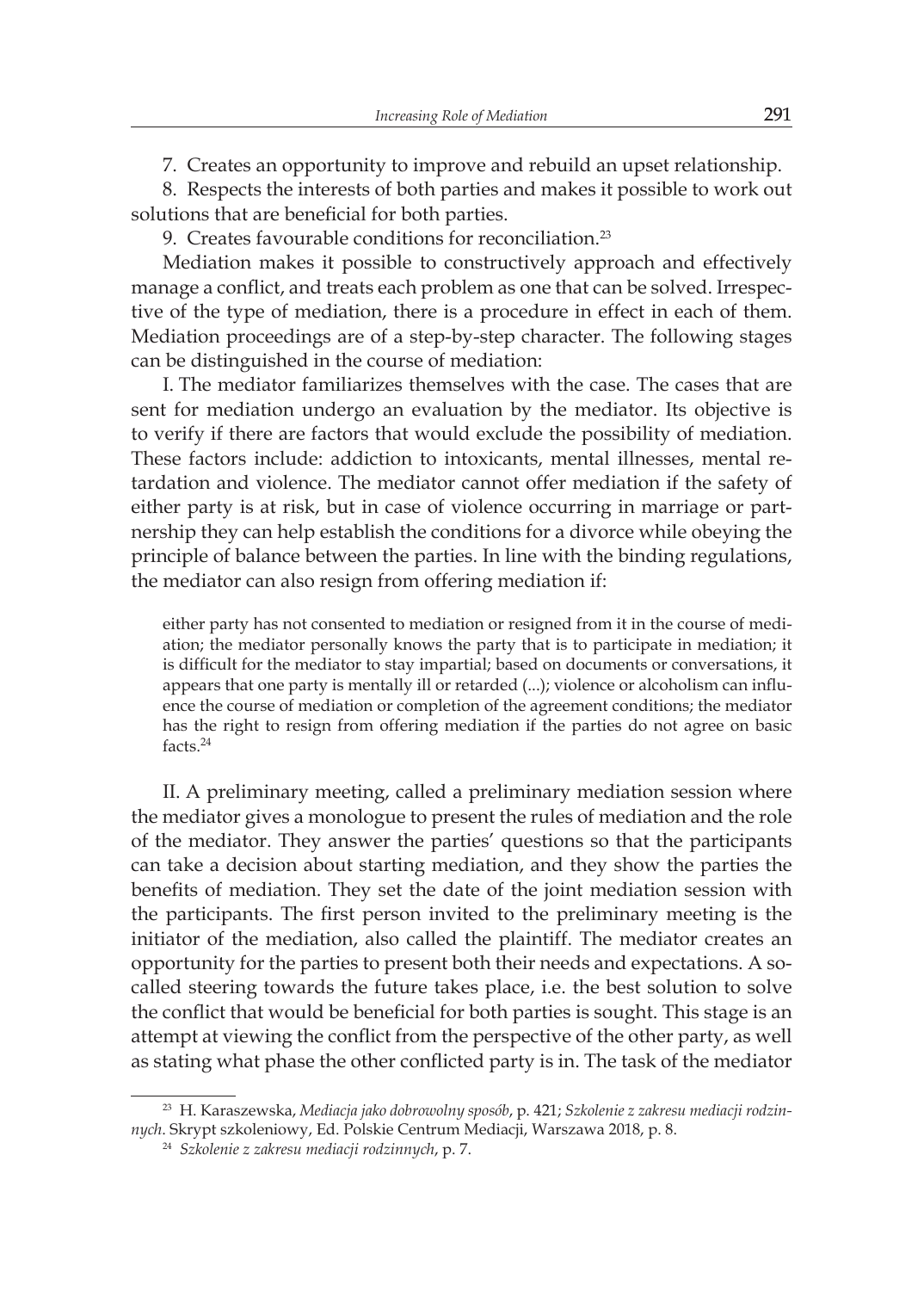that will accompany them during the entire process of mediation is to listen to both parties. The mediator creates an atmosphere that allows to achieve three basic results. The first one is aimed at creating an atmosphere where the party feels that they have been heard and understood by the mediator. The second one is linked to the situation where the listening party understands the problems of the other party when they are presented by the mediator. The third one is for the parties to understand what behaviour is expected of them in the next phase of mediation.<sup>25</sup>

III. Joint mediation session/proper mediation. After recalling the rules of mediation and the role played by the mediator, and after setting the timeframe, the subject of mediation is defined. The parties present their points of view, seek satisfying solutions with the mediator's participation and, if possible, write down an agreement/settlement.<sup>26</sup> Seeking solutions is not an easy task for the parties. Each party will want to impose their own solutions. This is why the role of the mediator becomes so important, as they present common points, joint interests, issues that the parties perceive, approach or solve in the same way. There are emotions during the joint mediation session that make it impossible for the parties to objectively view the conflict. During this meeting, it is necessary for the mediator to underline that each party has the right to speak, present their point of view, and be treated with respect. If the parties work out a settlement, it is the role of the mediator to write the agreement down in a way that matches all formal and legal requirements, i.e. specific, measurable, attainable, realistic and timely. The mediator makes sure that the commitments made by parties can be realistically completed and are accepted voluntarily while being fully understood by the parties reaching the agreement. The settlement is supposed to serve the interests of both parties and it is important for the parties to be convinced about it. During mediation, the mediator uses techniques that bring the parties closer. The mediator uses normalization, i.e. they show that the parties' conflict is not something that happened only to them, and that it can be solved with the use of adequate measures in the course of a conversation. These techniques also include sharing, i.e. showing by the mediator that a given contentious issue is the parties' common problem, and not a problem of just one of the parties. Another technique is to focus on the future, i.e. present what the relations between the parties will be like if they reach an agreement or remain in conflict; resume what the parties say and make hypotheses about what happens during each session. The hypotheses

<sup>25</sup> *Skarb mediatora. Wybór tekstów*, Ed. R. Milewski, Warszawa 2016, p. 26.

<sup>26</sup> *Szkolenie z zakresu mediacji rodzinnych*, p. 5-6.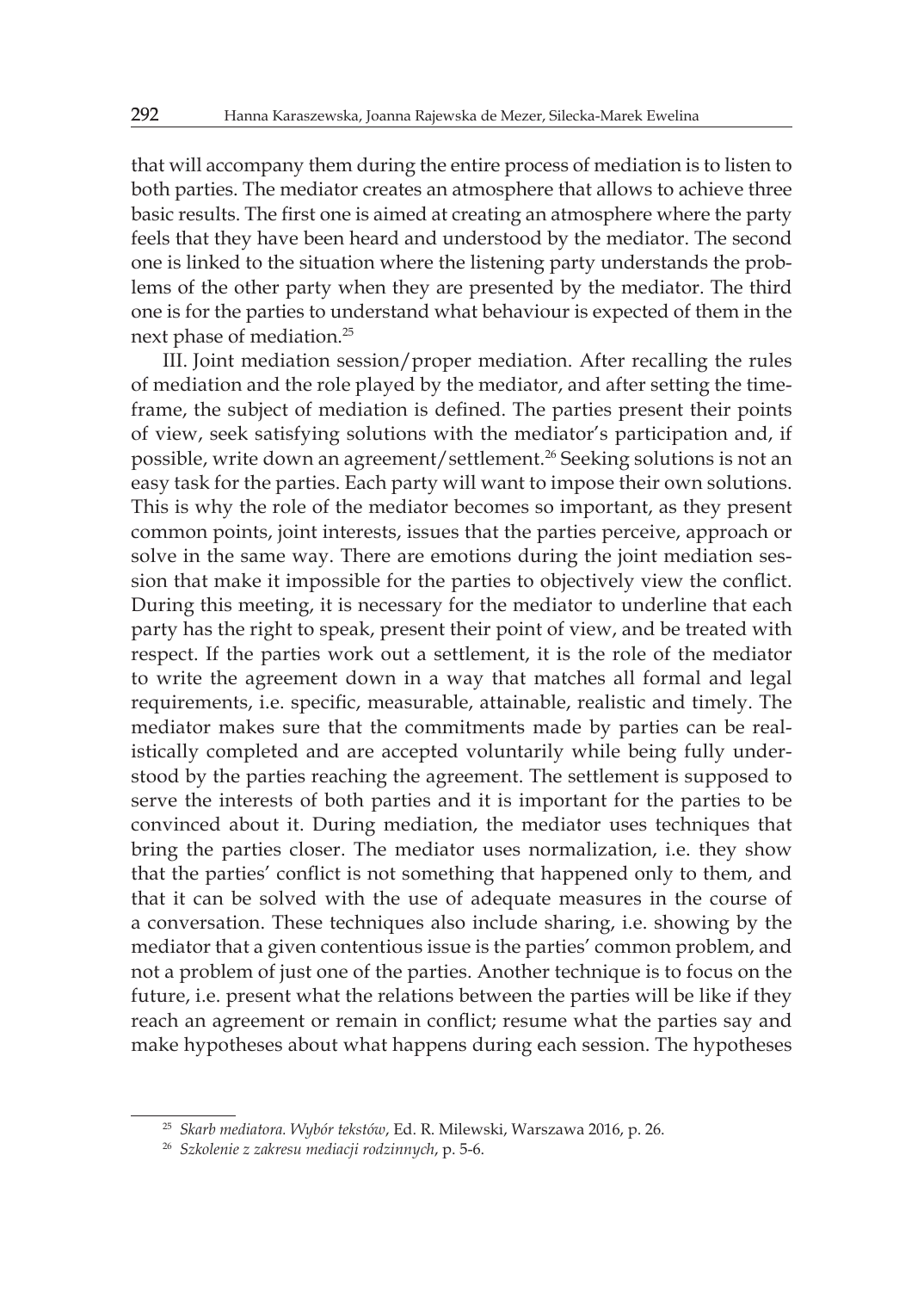make it possible for the mediator to ask accurate questions and focus on their professional relation with their clients.<sup>27</sup>

Mediation is more and more frequently used in proceedings on family cases such as divorce and separation, and related problems such as executing parental authority, regulating contacts between the parent and their child, and establishing child benefits. Taking into account their individual situation, the parties can detail, among others: the child's dwelling place, method and schedule of the parent's contacts with their child, methods of the child's contacts with other members of the family, participation in decisions on important subjects related to the child, e.g. selecting a school, profile of learning, healthcare, rules for upbringing and system of values that are to be transmitted to the child, rules for covering the cost of living and bringing the child up (i.e. the maintenance issue). $28$ 

The characteristics of a family conflict include: a multi-layered structure, frequently a long period of escalation and tension experienced by the parties and their children, affecting a close relationship of social and psychological importance. During its course, there are strong emotions that hinder or actually make it impossible to analyse the situation rationally; there is also frustration that results from the sense of loss of a relationship and the need to continue executing the role of a parent alone.<sup>29</sup> According to A. Gójska and V. Huryn, one of the basic difficulties that a family mediator comes across is the lack of the parties' experience in negotiation.

The parties are confronted with the ambiguity and novelty of two events: separation and participation in mediation. The first one is linked to the need to assimilate a lot of new information at once of financial (how are family finances organized, what are the financial consequences of adopting various solutions), legal (what is co-owned and what not; what is at-fault divorce and what are its consequences), and psychological character (what is it that I want for my sense of security, whom can I contact to receive support). What is more, when participating in mediation spouses are forced to behave in a way that is "unnatural" in a given situation. This means that it is necessary for them to participate in arrangements with their spouse in a joint, cooperative way, taking into account their further relationship as parents of their common children, being able to look after oneself when so far it has been the other party who looked after everything themselves; all this despite the undoubtedly antagonized relationship between them and negative emotions that accompany the situation. $30$ 

<sup>27</sup> *Skarb mediatora*, p. 34.

<sup>28</sup> *Czy tylko sąd rozstrzyga o sporze? Mediacja i sądownictwo polubowne. Informator o alternatywnych sposobach rozwiązywania sporów*, Ed. A. Rękas, Warszawa 2010, p. 22.

<sup>29</sup> A. Gójska, *Mediacja w sprawach rodzinnych. Mediacje w polskim systemie prawa*, Warszawa 2011, p. 4-5.

<sup>30</sup> A. Gójska, V. Huryn, *Mediacja w rozwiązywaniu konfliktów rodzinnych*, Warszawa 2007, p. 64-65 after: A. Bieliński, A. Kaftańska, *Kilka uwag*, p. 28.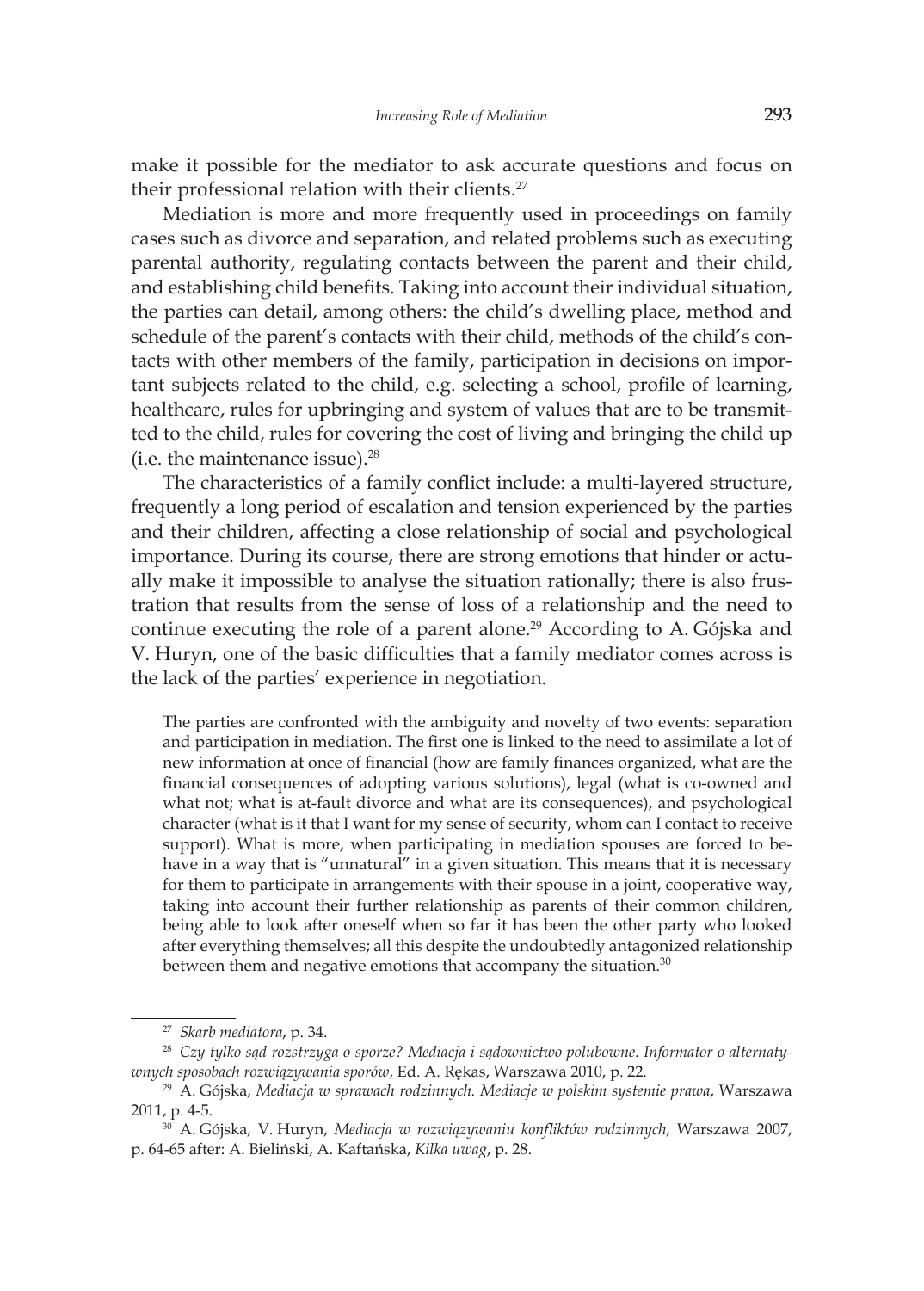Besides, the situation of divorce is recognized as one of the most serious life crises, and its consequences affect various life spheres of the divorcees and their family and friends (especially children). It may influence the functioning of the child in the school environment. What can be observed are, for example, changes in the child's behaviour, completion of school duties, and relationships with peers and teachers. Focused on themselves at that time, the spouses often treat the needs of their children as secondary and do not inform the school about the complicated situation at home that affects their child. Depending on their age, children react to the situation of their parents parting and related changes in their lives differently. Infants do not understand the situation; 2– or 3-year-old kids realize that one of their parents does not live at home but they are unaware why; kindergarten-age children sense their parents' negative feelings, such as anger or sadness, and the lack of one of their parents, yet they do not why it is like that, either; primary-school children start to understand what divorce is; teenagers who attend post-primary schools understand it fully, but most often do not accept the fact of their parents parting.<sup>31</sup>

Children and adults live through a divorce in a different way. Children do not treat it as a so-called second chance; it is a painful experience for them irrespective of how old they are.<sup>32</sup> They do not understand the reasons behind it, especially if there were no open situations of aggression, conflict or violence. The child's previous world, sense of safety and stability are destroyed; the child feels lost, and a feeling of resentment, harm, anxiety and helplessness, as well as denial, may appear (fantasizing about spending time and holidays together etc.).

The child takes the blame for breaking their parents' marriage, which is often reflected in the child's attempts at saving their parents' marriage by sacrificing themselves, their time, changing their behaviour in the name of their parents coming back together. Taking the blame by the child is a burden that is impossible to handle and leads to difficulties in controlling emotions and aggression. Uncontrolled and aggressive behaviour often directed at the parent

<sup>31</sup> Based on: M. Tański et al., *Dziecko w rozwodzie. Poradnik dla rodziców*, Warszawa 2005, p. 6.

<sup>&</sup>lt;sup>32</sup> Some parents actually wait with their decision to divorce until their children become adults and go to the university, because they think that it will then be less painful and easier to live through for their children. Research conducted in the US (i.a. Judith p. Wallerstein, Jim Conway) proved that one's parents' divorce is one of the most important events in the life of a young adult in this period. The students who took part in the study expressed their doubts about building and maintaining a close relationship with another person having experienced the divorce of their parents. They even felt guilty due to them leaving home to go to the university and leaving their parents alone. J. Conway, Dorosłe dzieci rozwiedzionych rodziców. Jak uwolnić się od bolesnej przeszłości, Oficyna Wydawnicza Logos, Warszawa 1997, see after: M. Piotrowska, *Rodzice i dzieci w trakcie i po rozwodzie: źródła wsparcia i pomocy*, Studia Pedagogiczne. Problemy Społeczne, Edukacyjne i Artystyczne, 2012, 21, p. 81.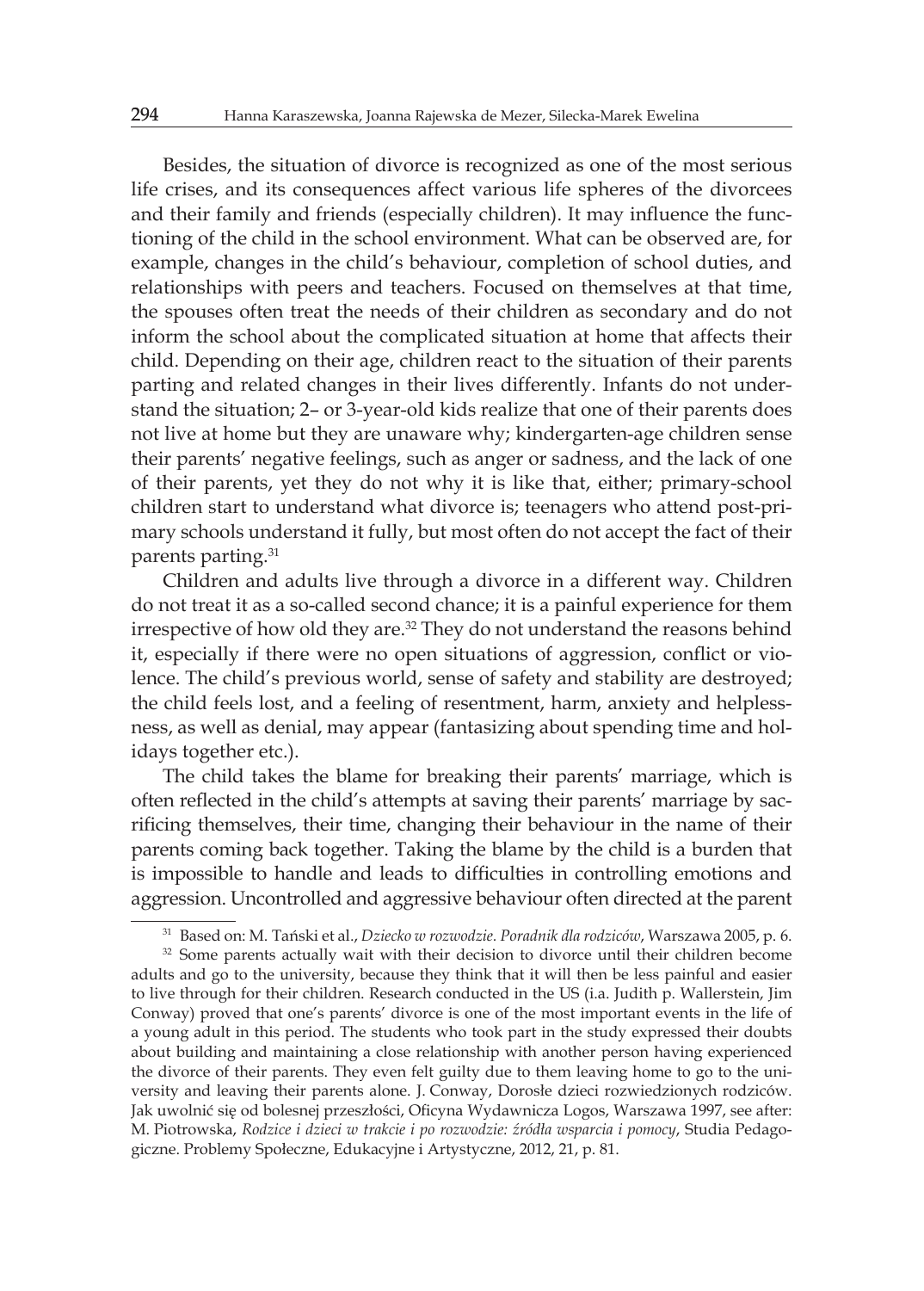who leaves (even if they are not to blame for the breakdown of their marriage) are transmitted to their peers, teachers and others (examples include destroying items and vandalism). The divorce has a significant influence over how the child is adjusted to school and positioned in their class. The child has a sense of being worse than their peers from complete families. Their anxiety and irritation increase; their ability to develop their talents decreases and there is a lack of school success. This period may also be accompanied by sleep problems, loss of appetite or refusal to eat, apathy, passivity, aggression that may be directed at others or oneself; in other words, symptoms of child and adolescent depression. Frequently, the difficulties experienced by the child at school are deliberate as the child believes that they can protect the family from falling apart in this way. Bad behaviour at school, worse marks and teachers' complaints create a problem that parents may analyse and tackle together.<sup>33</sup>

Divorce may also destroy social and psychological aspects of the process of passage to adulthood. In the period of puberty, which is a time of change, protest and shaping one's own identity, it may be particularly painful for a teenager. Behaviour such as criticism and negation of the world of adults that are characteristic of the period of adolescence, and the pursuit of independence all express teenagers' need for reliability and stability of their home and parents who should support them in this process. Divorce disturbs the possibility to fulfil the above-mentioned needs and violates the sense of security in young people. They build a negative approach to their parents' new partners and are afraid of building their own relationship with another person. The situation of a family breakdown also affects their school activity, successes, cultural and mental development, and interests.<sup>34</sup>

It is important to instruct spouses in the course of a mediation process that it is necessary to inform the educational institutions that their children attend about the divorce situation that they experience and – as a consequence – about the possible behaviour as described above. This should influence the way the children are perceived by tutors and teachers, and help them provide assistance and didactic and educational activities.

After a divorce, the family reorganizes its functioning in various spheres of life. Parents often take an attitude of resignation, have lowered self-esteem and problems with self-acceptance, which hinders the appropriate upbringing of their child<sup>35</sup> and passing on the desired patterns of social roles and

<sup>33</sup> More: M. Tański et al., *Dziecko w rozwodzie*; J. Jabłoński, *Rozwód. Jak go przeżyć*, Warszawa 2000.34 J. Jabłoński, *Rozwód*, p. 143 and n.

<sup>35</sup> Compare U. Sokal, *Więzi uczuciowe dorosłych dzieci z rodzicami w rodzinach rozwiedzionych*, Elbląg 2005; M. Suchodolska, *Relacje rodzice – dzieci w rodzinach rozwiedzionych z perspektywy dorosłych dzieci*, Pedagogika Rodziny, 2011, 1(2).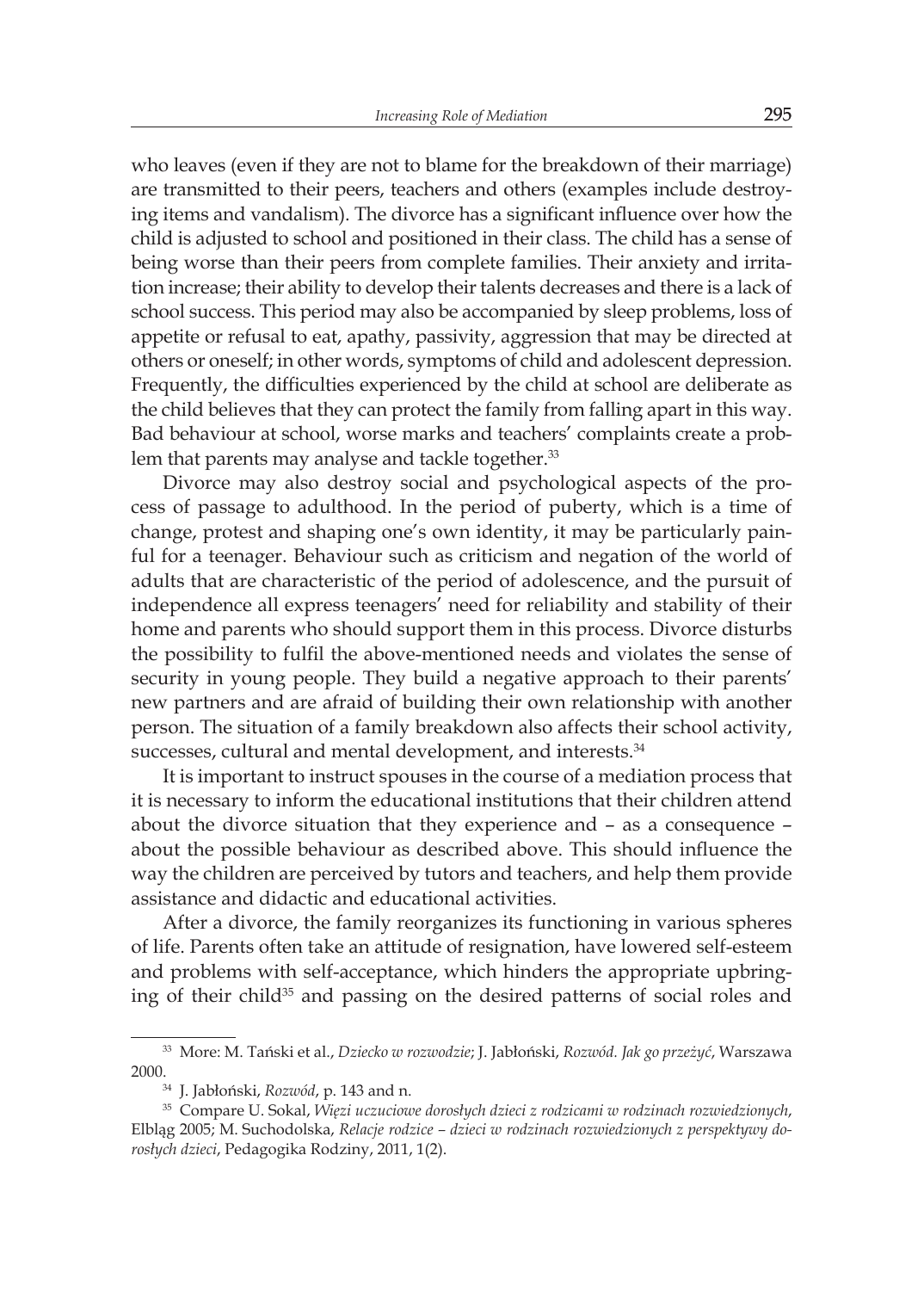attitudes. Psychologists and pedagogues started to observe long-term consequences of a child's parents getting divorced for the child's future functioning as an adult, its influence on the development of the emotional sphere, social life and relationships also in their own family. The ACOD (Adult Children of Divorce) term was coined to refer to adults who lived through their parents' divorce and display a set of characteristic features.<sup>36</sup>

Parents' divorce is often linked to changing one's dwelling place, life environment of the child, and as a result their school or peer group that the child has built and maintained satisfying relationships with, and from which they received support in the situation of a disturbance in the balance of their family environment. One can say that the situation of a child whose parents get a divorce belongs to the group of crisis situations. The child has to adapt to the conditions of their "new life" that they come across and that are difficult to accept.

The awareness of the above factors is also important for educational institutions (the child's kindergarten or school) that take part in the process of the child's socialization and upbringing. When observing undesired and alarming changes in the child's behaviour, such as impulsive and aggressive reactions, focus problems, absent-mindedness and worse learning results, tutors, teachers and school pedagogues search for their origins in order to implement assistance that is aimed at hindering the process of social maladjustment. For the child's best interest, parents should inform the school about the result of the mediation proceedings as far as its conclusions referring to the child's functioning at school are concerned, including the issues that are crucial for completing the school duty.

The topics related to family mediation are regulated by the Code of Civil Proceedings act<sup>37</sup> and the Family and Guardianship Code act. The former defines the rules for mediation in all civil disputes; the lawmaker also underlines the possibility and legitimacy of mediation in disputes that are a consequence of a family breakdown. The court can thus send spouses for mediation if there are prospects of saving the marriage (in order to reconcile the spouses as defined in art. 436 §2 of k.p.c.). The parties who decided to dissolve their marriage through a divorce can use mediation to agree on the rules for their parting via mediation: ways of satisfying family needs (alimony), executing parental authority after divorce, contacts with their children and property issues (art. 4451 of k.p.c.).

<sup>36</sup> World research showed that long-term consequences of a divorce can determine the adult life of children from broken families: J. Wallerstein, p. Blakeslee, J. Conway, J. Brągiel, U. Sokal, M. Piotrowska.

<sup>37</sup> Act of 17 November 1964 Kodeks postępowania cywilnego [Code of Civil Proceedings] (Journal of Law 2018 item 1360 with changes)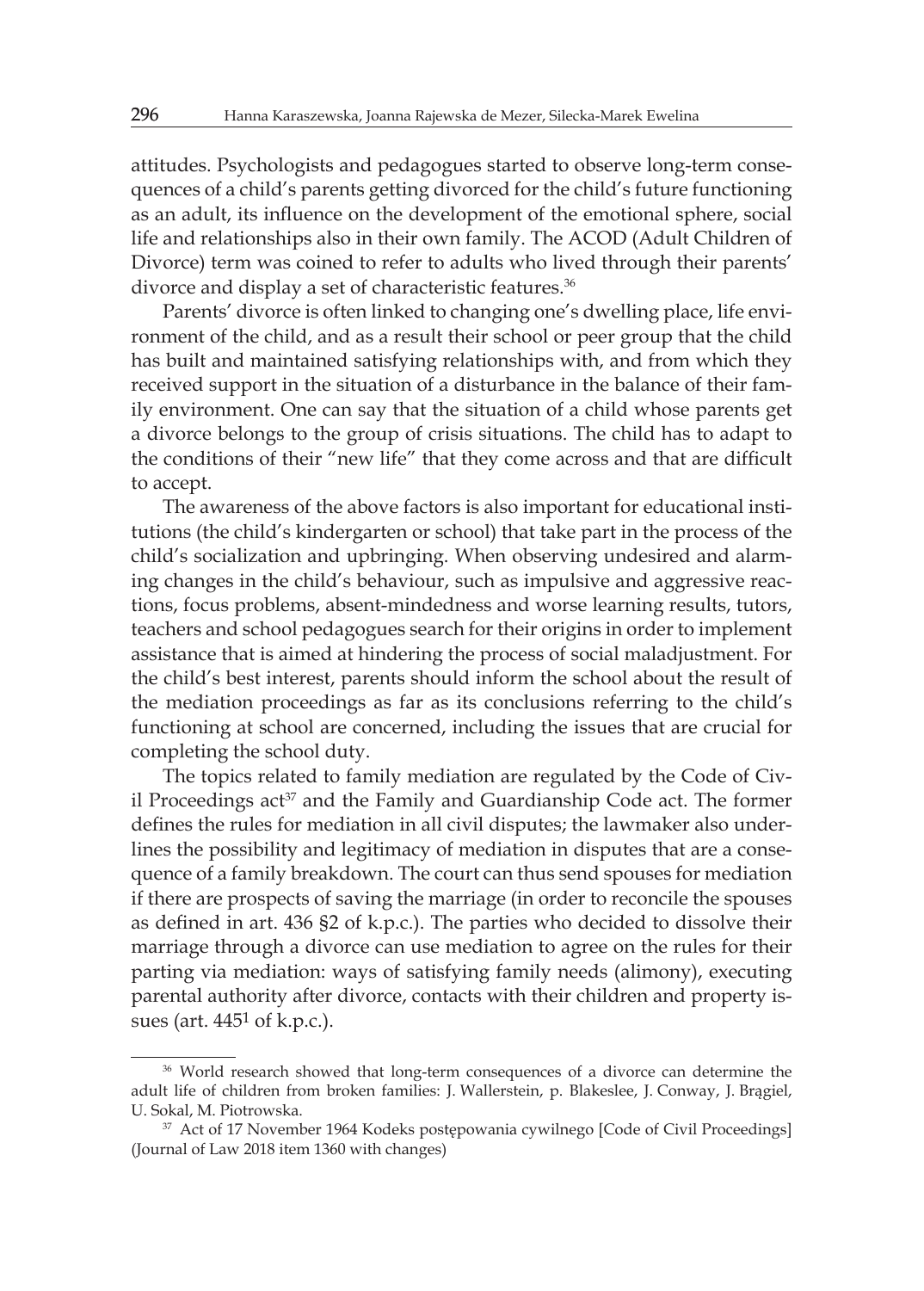Leaving the priority in arrangements regarding the situation of the child after divorce with the parents, the regulations of the Family and Guardianship Code underline that the Court takes the spouses' written agreement on the way of executing their parental authority and maintaining contact with their children after the divorce into account provided that its stipulations align with the child's best interest.<sup>38</sup> For the best interest of their children, the spouses/parents who separate should agree on the rules for their cooperation as far as executing their rights and duties towards the child is concerned. It is best if they agree on a Plan of Parental Care (also called a Parenting Plan)<sup>39</sup> themselves, because it states how each of them is going to function. Above all, it refers to the child's dwelling place and contacts with the other parent. It indicates, among others: the child's main dwelling place; schedule of meetings with the other parent; child's communication with parents outside the time that they spend together (phone, Internet); rules for meeting the other parent, as well as, for example, their grandparents, i.e. the child's contacts with other people; parents' participation in important decisions referring to their child; upbringing rules; parents' participation in the child's cost of living; healthcare; way of taking current decisions and modifying the Plan of Parental Care.

Apart from the differences, there are many similarities that can be indicated between mediation and a court trial, i.a. there is a dispute and there are attempts at solving it, among others. A court trial is governed by given procedures, and a case settlement is imposed by given regulations. The court settles disputes, whereas the mediation process solves disputes. The difference is not only semantic, although weight is attached to the language used to describe the two in order to avoid narration about confrontation, opposition or process formalization. In case of mediation, it is less frequent to talk about a procedure or proceedings; more often, the notion of method is used. In mediation, the basis for decisions are the interests and desires of the parties that refer to the future; solving is based on the rule of the present/future. In court, the basis are the facts from the past and the settlement is based on the rule of the past/present. In mediation, decisions are worked out by the participants and are of autonomous character, whereas in court they come from subjects that are outside the conflict and are of heteronomic character. The parties of mediation can control its course as well as the results of the decisions taken, whereas in court it is the subject who settles the dispute that has control over the course of the conflict and its settlement. What is incredibly important for the participants of the proceedings is that in mediation the "win-win solution", i.e. I win – you win, paradigm dominates. On the contrary, it is the "win-lose

<sup>38</sup> Art. 58 §1 of the Act of 25 February 1964 Kodeks rodzinny i opiekuńczy [Family and Guardianship Code] (Journal of Law 2017 item 682 with changes).

<sup>39</sup> *Czy tylko sąd rozstrzyga o sporze?* p. 33.